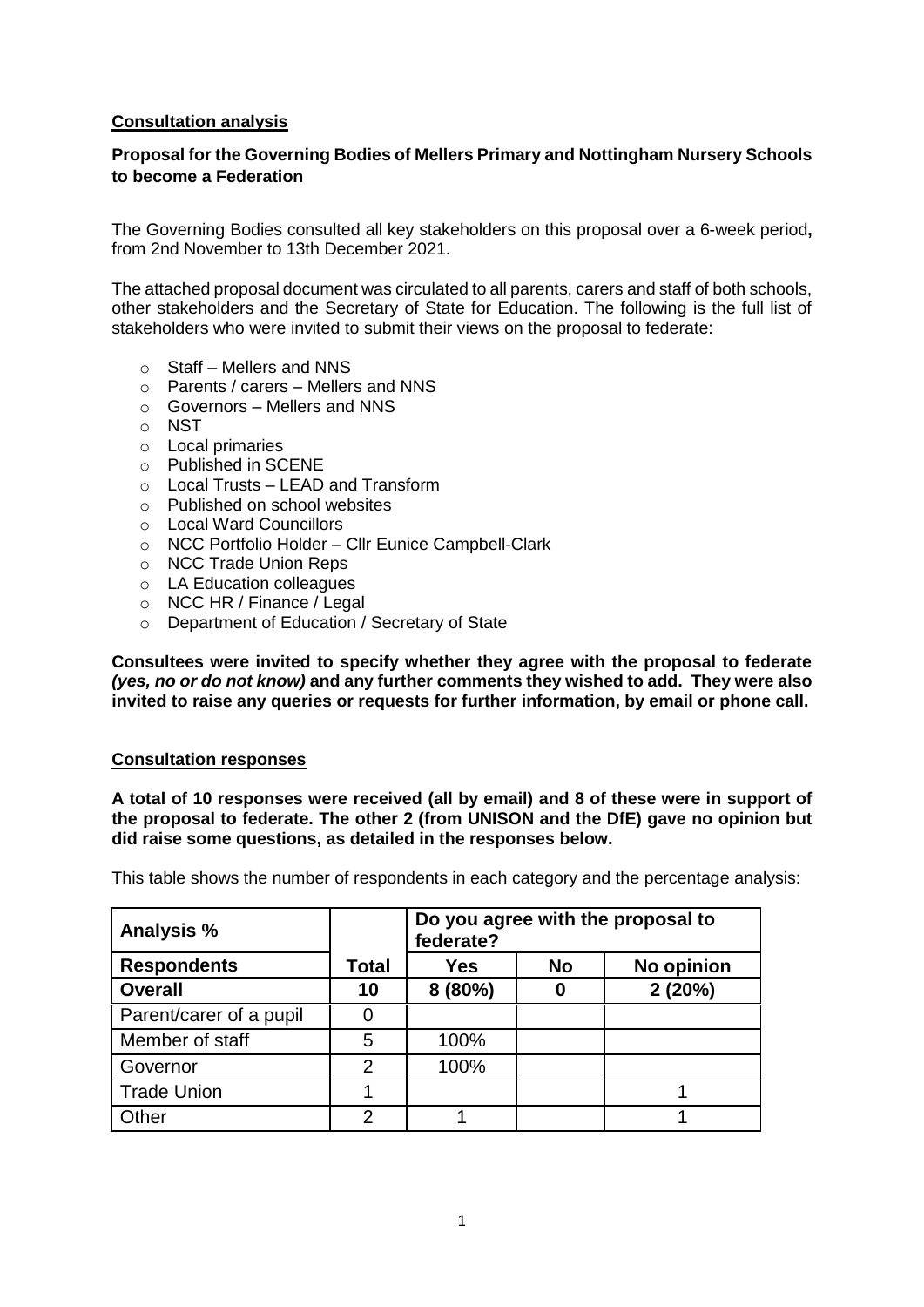### **The following is a summary of the consultation comments. A response to any question raised is also provided under the relevant point in** *bold***:**

Agreement was expressed by 8 of the 10 respondents in support of the proposal for a formal federation between Mellers Primary School and Nottingham Nursery and Training Centre. Comments that it will be hugely beneficial to both settings, as set out in the proposal document, and that it has been an effective partnership since it commenced in 2019 and so should continue. Concern was expressed for the future of the Nursery School if this proposal did not go ahead, stating that other possibilities had been explored, but which are not viable in the long term.

In relation to Special Education Needs and Disabilities (SEND): the view that having a joint approach towards assessment, monitoring and implementation of an inclusive curriculum would only be benefitted by this proposal. Looking forward to the opportunity to work closely with staff members of both settings to deliver the best education for children in our local community.

A teacher from the Nursery School: having enjoyed working with members of the senior leadership team at Mellers in the past, they welcome the opportunity to work with them again. The view that they are some of the most considerate, kind, understanding and child centred managers they have worked with. They believe that they would operate the federation for the good of the community and the students within the nursery. The benefits that could come from collaboration including shared expertise and the economics of scale could be further enhanced in the future with potential for some shared support in staffing shortages and retention. There may be roles that would be needed at each site and kept separate. These may include some middle leadership and potentially SENCO roles (due to the intake of pupils) but a shared and strengthened leadership, governors, ethos and direction would benefit the smooth running of the nursery. Expressed that they are positive and excited about the progressive input that this alliance has already started to offer especially the can do attitude, experience and creativity of the Acting Head.

Comments from another Nursery School staff member that it will bring stability and extra security for the Nursery. One area of potential concern was raised about the Forest Garden, which has been leased from Radford Academy and that the lease is up for renewal next year. As this is such a unique selling point for the Nursery, reassurance is sought that this can continue upon federation.

### *Answer: School Business Manager will follow this up with the Head of School, in liaison with the Head at Radford Primary.*

# *Update: School Business Manager is confident this arrangement will continue. The nursery children make great use of the Forest Garden and Radford Academy are happy for the current arrangements to remain in place.*

**Queries raised by the UNISON rep:** Is this a hard federation e.g. have one DfE number, one budget, one Gov body, Staff could be employed over both sites; and is there any implications for staffs pay or hrs? If it's not a hard federation will the schools have adequate insurance that will cover staff at a site not formally employed at, and what will the arrangements be for reporting child protection and other issues; investigations and where would the mutuality of obligation lay?

# *Answer: both Mellers Primary and Nottingham Nursery will continue to be individual schools, keeping their existing DfE category. Admission to each school continues to be determined by the appropriate admission authority.*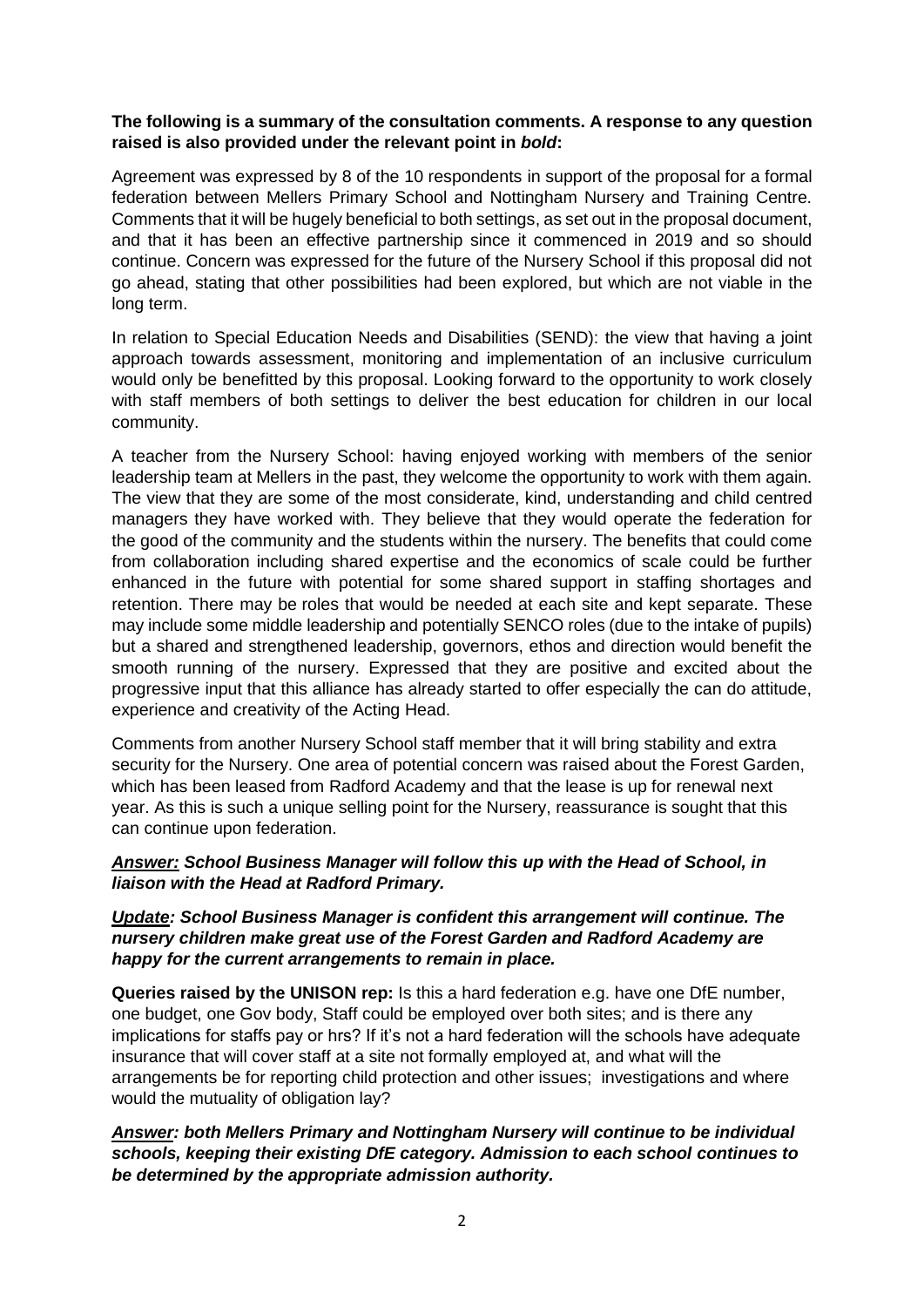*Each school will still receive their own budget; the federation will consider the extent to which any resources are pooled. There will be one Governing Body, the constitution of which is stated in the proposal document.*

*The arrangements for reporting child protection and other issues would continue as is, but with a new formalised leadership and governance structure.* 

*The staffing position is that there would only be a small number of staff who could be required to work across the two settings: the Executive Head, Head of School, SENCO and Business Management roles. Those affected individuals would require contractual changes to reflect this and any other changes to their posts required to operate the federation, i.e. for the new Exec Head and Head of School posts.*

*There would be no other implications for staff pay or hours.*

# **Finally, a response from the DfE was received, regarding the structure of the governing body, as follows:**

The DfE firstly confirmed our understanding that the Federation Regulations state that the Secretary of State must be notified within one week of the decision being determined by both Governing Bodies.

Observations were made about the proposed number for the federation governing body; that the proposal of 15 governors is a large board and is not in keeping with the Department's view that it is important for boards to be tightly focused and no larger than they need to be to have all the necessary skills to carry out their functions effectively.

When schools are creating a federation, the purpose is to have one governing body overseeing the running of all schools in the federation.  Our expectation is that the board should not be much larger than a single maintained school governing body or that of a trust board within a multi-academy trust and not an amalgamation of the original boards.

Noted that the proposal document states 4 Parent Governors. The [School Governance](https://www.legislation.gov.uk/uksi/2016/204/pdfs/uksi_20160204_en.pdf)  [\(Constitution Federations\) \(Amendment\) regulations 2016](https://www.legislation.gov.uk/uksi/2016/204/pdfs/uksi_20160204_en.pdf) which supersedes the 2012 Regulation in regards to parent governors, substituting 'one parent governor elected or appointed…in respect of each school in the federation' to 'two parent governors.' So the Department would expect to see only two parent governors being proposed.

Additionally, it is suggested that there will be two staff governors. However, in [The School](https://www.legislation.gov.uk/uksi/2012/1035/contents/made)  [Governance \(Federations\) \(England\) Regulations 2012,](https://www.legislation.gov.uk/uksi/2012/1035/contents/made) it states 'one staff governor' and, again, we would expect to see one staff governor listed, therefore ensuring compliance with the legislation. That staff governor will be representative across all schools in the federation. Should the body wish to appoint a member of staff to the board because of their skills/knowledge then they could be appointed as a co-opted governor. (As long as the total number of co-opted governors who are also eligible to be elected as staff governors does not exceed one third of the total membership of the governing body.)

Regarding the 'head of school,' there is no requirement or entitlement for them to be on the governing body, as they are not the 'head teacher' of the school(s) and will not fulfil the *exoficio* role on the federated board. However, they may attend the governing body meetings, but not as a governor and therefore, they would not have a vote on decisions, unless the board decided to have them as a co-opted governor, keeping in mind the requirement mentioned above about the number of governors eligible as 'staff governors.'